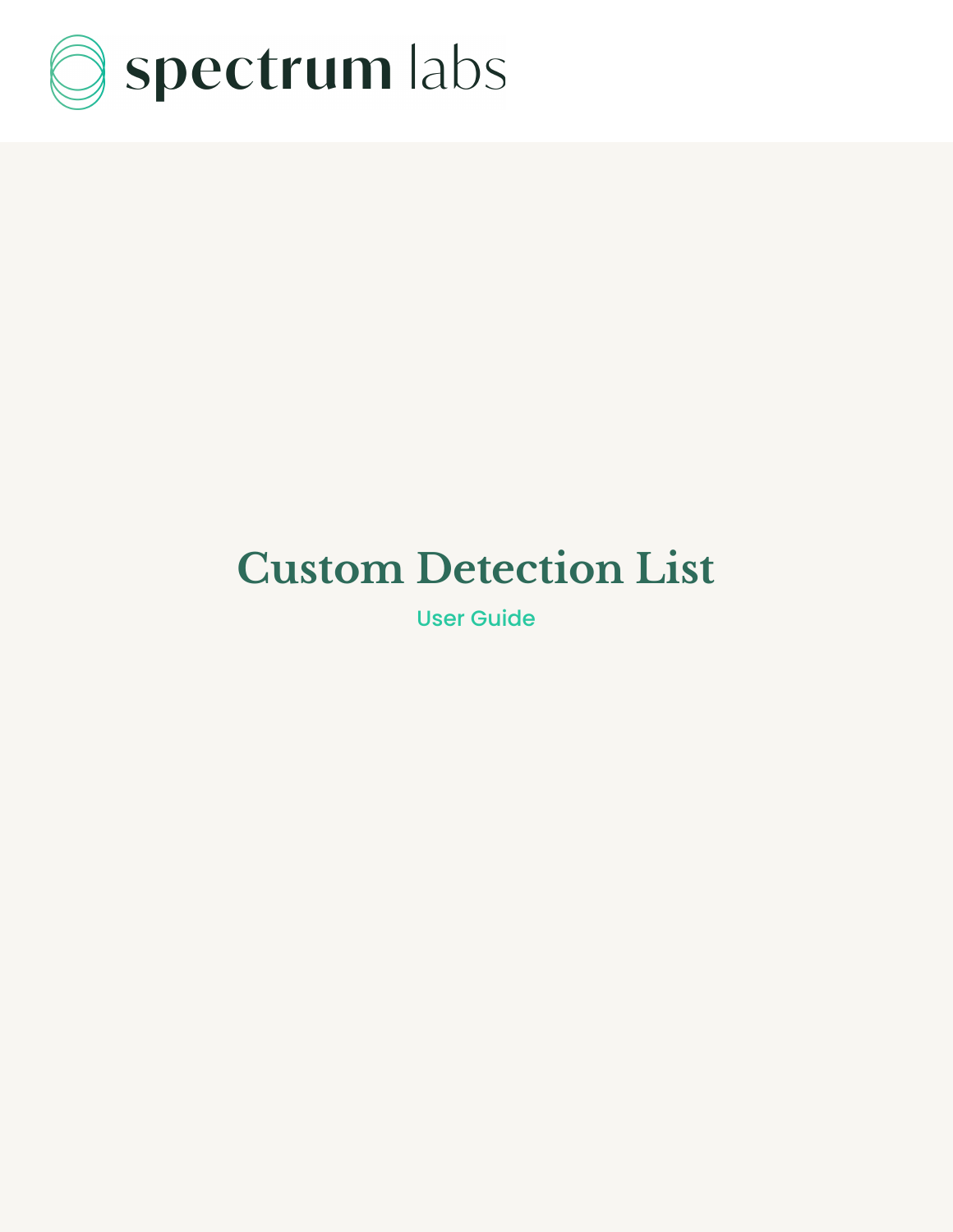

# **Custom Detection List**

## What is it?

Spectrum is adding a new solution to every customer's configuration in order to give you a quick way to add coverage for terms that are not currently being flagged.

Edits and additions to this list may happen outside of scheduled releases and as often as weekly.

Results from this custom detection list will be returned as a separate solution within the API Response.

## Sample Output

The API response will include a boolean determination for a solution called "custom". Here is what that looks like:

```
{
 "contentId": "some-id-for-the-message",
 "behaviors": {
    "profanity": true,
    "insult": false,
   "sexual": false,
    "csam": false,
    "radicalization": false,
  "custom": true
 }
}
```